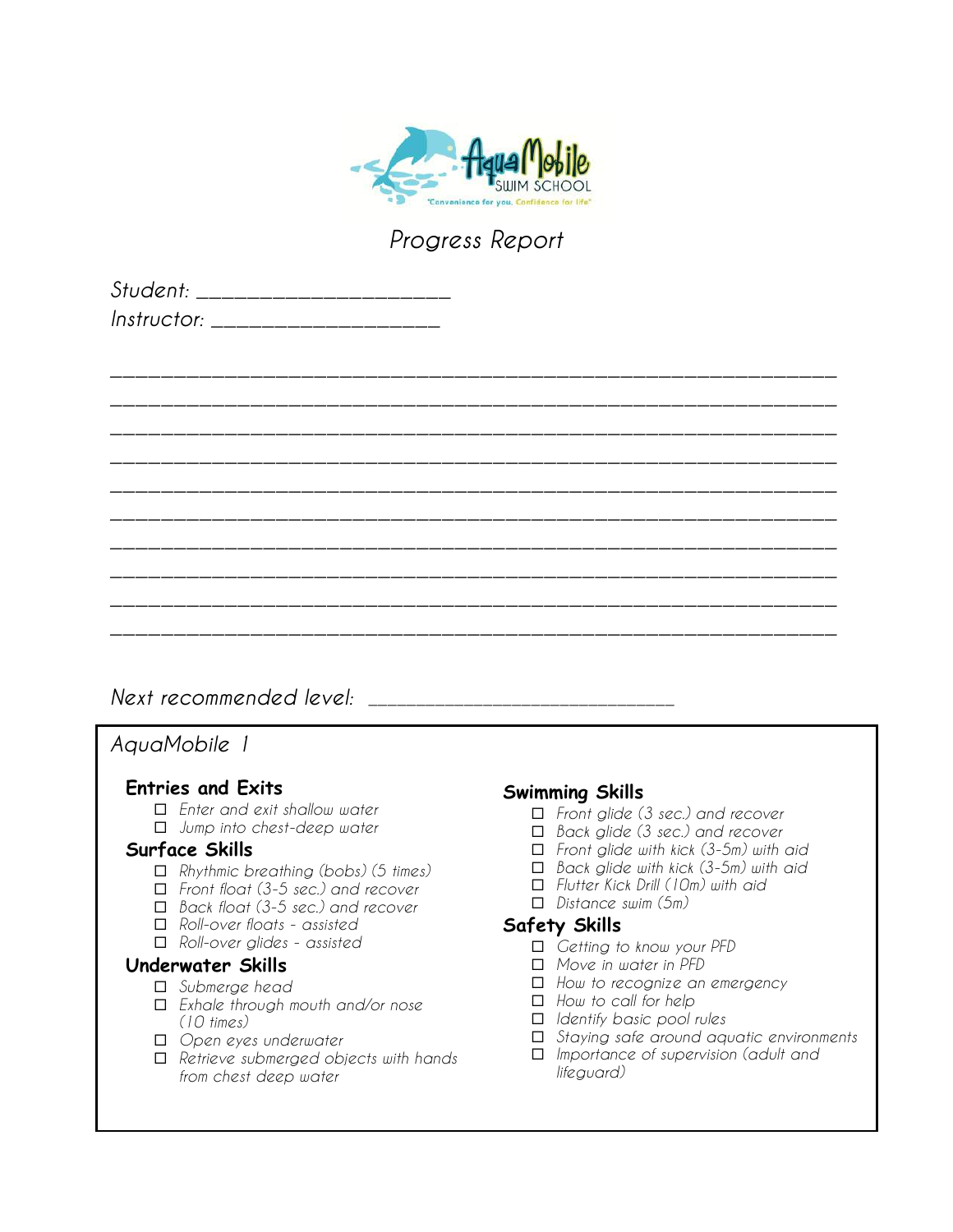

*\_\_\_\_\_\_\_\_\_\_\_\_\_\_\_\_\_\_\_\_\_\_\_\_\_\_\_\_\_\_\_\_\_\_\_\_\_\_\_\_\_\_\_\_\_\_\_\_\_\_\_\_\_\_\_\_\_*

| Student: _____________   |  |
|--------------------------|--|
| Instructor: ____________ |  |

# *\_\_\_\_\_\_\_\_\_\_\_\_\_\_\_\_\_\_\_\_\_\_\_\_\_\_\_\_\_\_\_\_\_\_\_\_\_\_\_\_\_\_\_\_\_\_\_\_\_\_\_\_\_\_\_\_\_ \_\_\_\_\_\_\_\_\_\_\_\_\_\_\_\_\_\_\_\_\_\_\_\_\_\_\_\_\_\_\_\_\_\_\_\_\_\_\_\_\_\_\_\_\_\_\_\_\_\_\_\_\_\_\_\_\_ \_\_\_\_\_\_\_\_\_\_\_\_\_\_\_\_\_\_\_\_\_\_\_\_\_\_\_\_\_\_\_\_\_\_\_\_\_\_\_\_\_\_\_\_\_\_\_\_\_\_\_\_\_\_\_\_\_ \_\_\_\_\_\_\_\_\_\_\_\_\_\_\_\_\_\_\_\_\_\_\_\_\_\_\_\_\_\_\_\_\_\_\_\_\_\_\_\_\_\_\_\_\_\_\_\_\_\_\_\_\_\_\_\_\_ \_\_\_\_\_\_\_\_\_\_\_\_\_\_\_\_\_\_\_\_\_\_\_\_\_\_\_\_\_\_\_\_\_\_\_\_\_\_\_\_\_\_\_\_\_\_\_\_\_\_\_\_\_\_\_\_\_ \_\_\_\_\_\_\_\_\_\_\_\_\_\_\_\_\_\_\_\_\_\_\_\_\_\_\_\_\_\_\_\_\_\_\_\_\_\_\_\_\_\_\_\_\_\_\_\_\_\_\_\_\_\_\_\_\_ \_\_\_\_\_\_\_\_\_\_\_\_\_\_\_\_\_\_\_\_\_\_\_\_\_\_\_\_\_\_\_\_\_\_\_\_\_\_\_\_\_\_\_\_\_\_\_\_\_\_\_\_\_\_\_\_\_ \_\_\_\_\_\_\_\_\_\_\_\_\_\_\_\_\_\_\_\_\_\_\_\_\_\_\_\_\_\_\_\_\_\_\_\_\_\_\_\_\_\_\_\_\_\_\_\_\_\_\_\_\_\_\_\_\_*

# *Next recommended level: \_\_\_\_\_\_\_\_\_\_\_\_\_\_\_\_\_\_\_\_\_\_\_\_\_\_\_\_\_\_\_\_*

# *AquaMobile 2*

## **Entries and Exits**

- ¨ *Jump in deep water with PFD*
- □ *Jump in deep water, return to edge and exit*

### **Surface Skills**

- ¨ *Tread water using arm and leg actions (10- 20 sec.)*
- □ Roll-over floats (front to back and back to *front) (5-10 sec.)*
- ¨ *Jellyfish float (5-10 sec.)*
- ¨ *Tuck float (5-10 sec.)*

#### **Underwater Skills**

- ¨ *Fully submerge head and body (3 sec.)*
- ¨ *Rhythmic breathing (bobs) (10 times)*
- ¨ *Open eyes under water and retrieve submerged object*

### **Swimming Skills**

- ¨ *Change direction of travel while swimming on front and back*
- ¨ *Front glide with flutter kick (with breathing) (5-10m)*

# **Swimming Skills (cont.)**

- ¨ *Back glide with flutter kick and recover (5- 10m)*
- □ *Side glide with flutter kick and recover* (5m)
- ¨ *Roll-over glide with flutter kick (5m)*
- ¨ *Front stroke (5-10m)*
- ¨ *Backstroke (5-10m)*
- ¨ *Whip kick in vertical position (seated position)*
- ¨ *Deep water activities*

- ¨ *How to recognize an emergency*
- □ How to call for help
- □ *Sun safety*
- ¨ *Look before you leap*
- ¨ *Getting to know your PFD (deep water)*
- ¨ *Staying safe around aquatic environments*
- ¨ *Practice with throwing and reaching aids*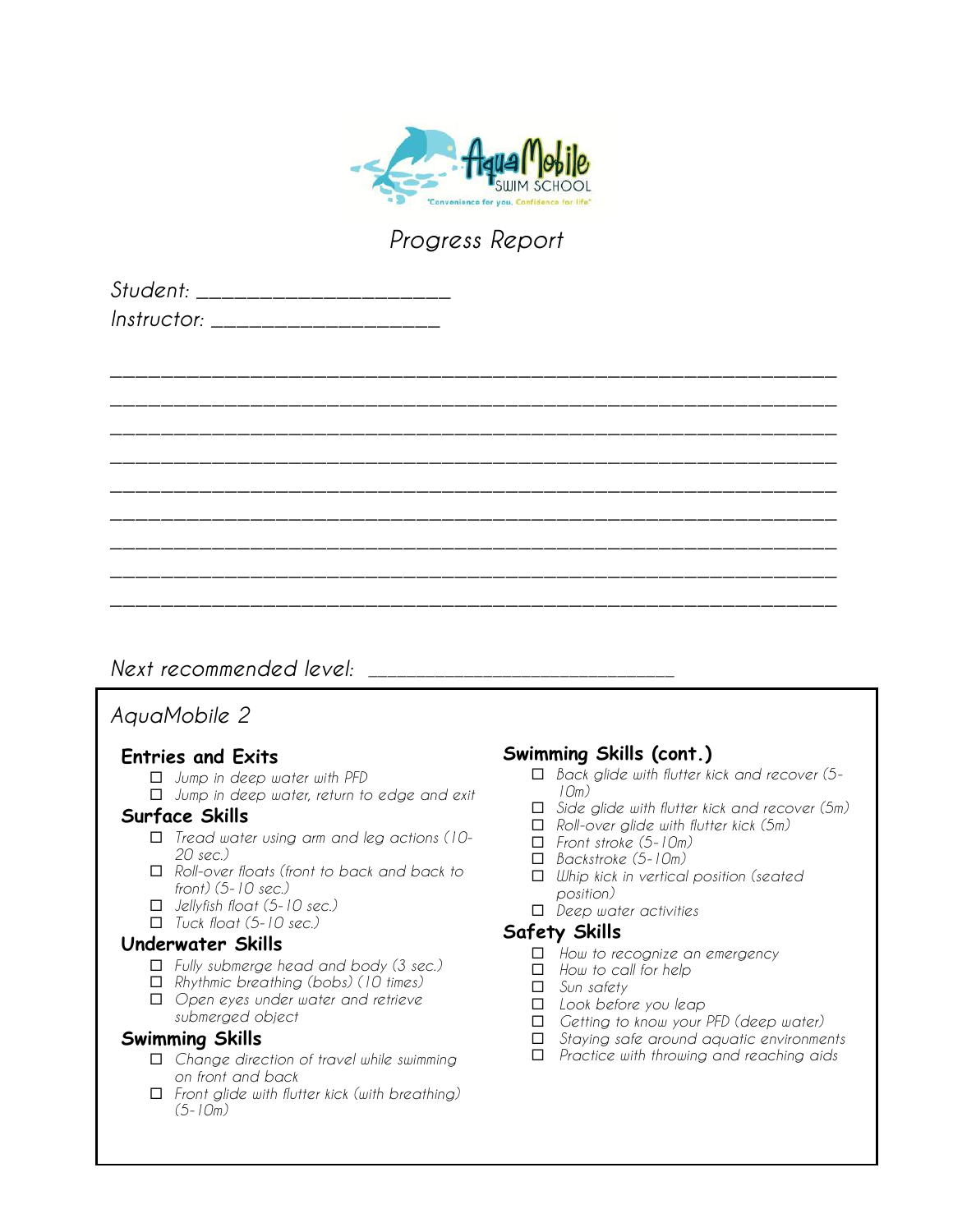

| Student: ________________________ |  |  |
|-----------------------------------|--|--|
| Instructor: _____________________ |  |  |
|                                   |  |  |
|                                   |  |  |
|                                   |  |  |
|                                   |  |  |
|                                   |  |  |
|                                   |  |  |
|                                   |  |  |
|                                   |  |  |
|                                   |  |  |
|                                   |  |  |
|                                   |  |  |
|                                   |  |  |

*Next recommended level: \_\_\_\_\_\_\_\_\_\_\_\_\_\_\_\_\_\_\_\_\_\_\_\_\_\_\_\_\_\_\_\_*

# *AquaMobile 3*

### **Entries and Exits**

- ¨ *Tuck jump (cannonball)*
- □ *Sitting dive*
- □ *Kneeling dive*

## **Surface Skills**

- ¨ *Tread water (30 sec.)*
- ¨ *Sculling on back (5-10m)*
- ¨ *Standing to horizontal position on front and back (10sec.)*
- ¨ *Back float in deep water (30 sec.)*

### **Underwater Skills**

- ¨ *Rhythmic breathing (bobs) while moving (10 times)*
- ¨ *Rotary (side) breathing with aid (10m)*
- ¨ *Handstand in shallow water*
- ¨ *Front somersault (in shallow water)*
- ¨ *Swim underwater (5m)*

## **Swimming Skills**

- ¨ *Front glide to slide glide with flutter kick (10m)*
- ¨ *Front crawl (15m)*
- ¨ *Back crawl (15m)*
- ¨ *Push off in a streamlined position, begin flutter and dolphin kicks on front (with aid) (10m)*
- ¨ *Scissor kick (5-10m)*
- ¨ *Whip kick on front with aid (10m)*
- ¨ *Distance swim (50m)*

- ¨ *Jump in deep water with PFD*
- ¨ *Demonstrate H.E.L.P position (1min.)*
- ¨ *Demonstrate huddle position (1min.)*
- ¨ *Discuss rules for safe diving*
- ¨ *Demonstrate a throwing assist*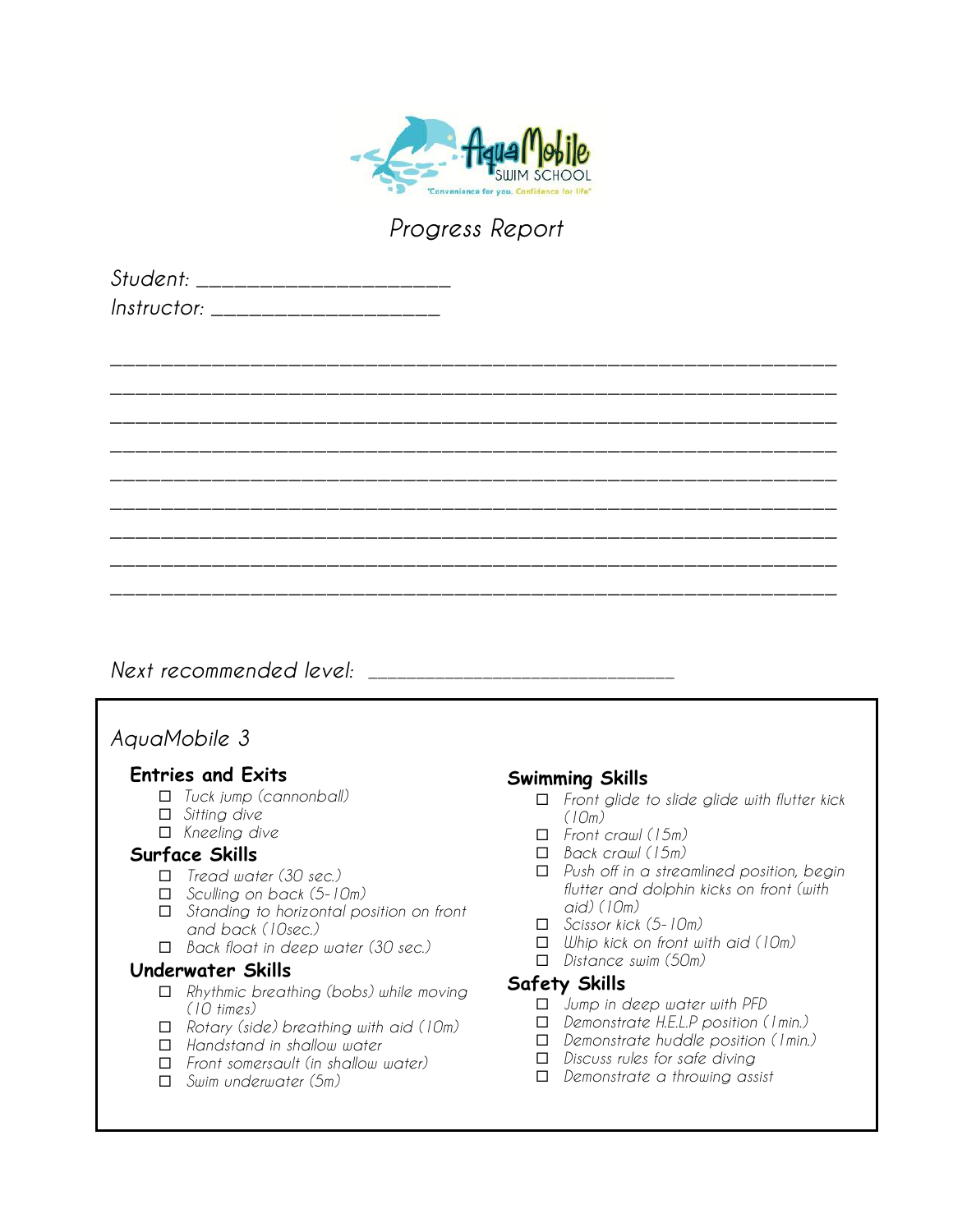

| Student: ____________    |  |
|--------------------------|--|
| $Instructor: __________$ |  |

|  | _______  |  |
|--|----------|--|
|  | ______   |  |
|  |          |  |
|  | ________ |  |
|  |          |  |
|  |          |  |
|  |          |  |
|  |          |  |
|  |          |  |
|  |          |  |

*Next recommended level: \_\_\_\_\_\_\_\_\_\_\_\_\_\_\_\_\_\_\_\_\_\_\_\_\_\_\_\_\_\_\_\_*

# *AquaMobile 4*

## **Entries and Exits**

- ¨ *Head first standing dive into deep water*
- □ *Stride entry into deep water*
- ¨ *Feet first surface dive*

## **Surface Skills**

- ¨ *Tread water using eggbeater (1min.)*
- ¨ *Head first sculling (15m)*

## **Underwater Skills**

- ¨ *Deep water rhythmic breathing (bobs) (10 times)*
- ¨ *Swim underwater (5m-10m)*

## **Swimming Skills**

- ¨ *Front stroke open turns*
- ¨ *Backstroke open turns*
- ¨ *Front stroke (25m)*
- ¨ *Backstroke (25m)*
- ¨ *Elementary backstroke (15m)*
- ¨ *Sidestroke (15m)*

# **Swimming Skills (cont.)**

- ¨ *Push off in a streamlined position, begin flutter and dolphin kicks on front (15m)*
- ¨ *Push off in a streamlined position, begin flutter and dolphin kicks on back (15m)*
- ¨ *Breaststroke arms with breathing (any kick) (15m)*
- ¨ *Distance swim (100m)*

- ¨ *How to be a safe boater*
- ¨ *Demonstrate a reaching assist*
- ¨ *Demonstrate how to care for conscious choking victim*
- ¨ *Perform underwater search*
- ¨ *Where and when to go on ice*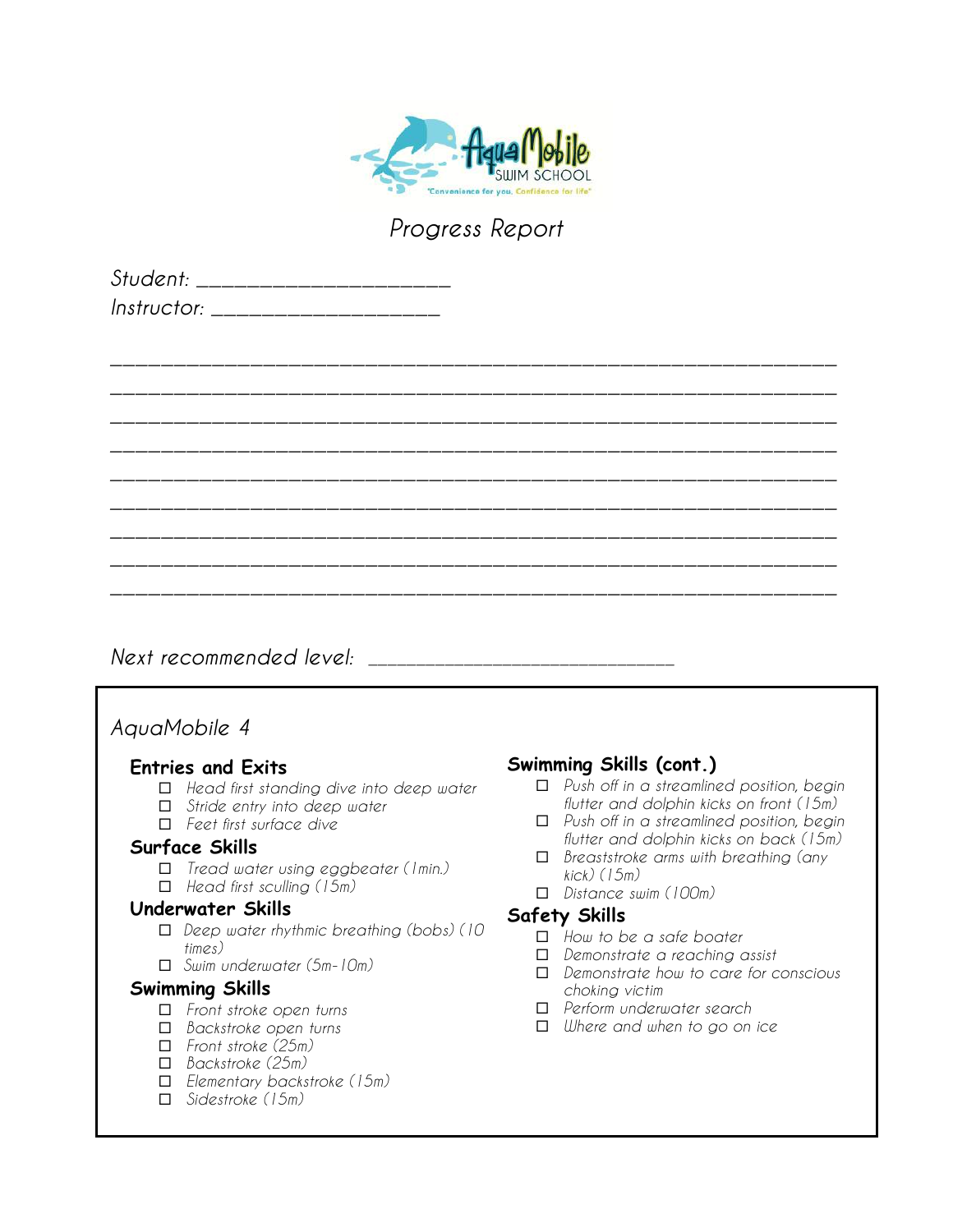

| Student: _____________   |  |
|--------------------------|--|
| Instructor: ____________ |  |

# *\_\_\_\_\_\_\_\_\_\_\_\_\_\_\_\_\_\_\_\_\_\_\_\_\_\_\_\_\_\_\_\_\_\_\_\_\_\_\_\_\_\_\_\_\_\_\_\_\_\_\_\_\_\_\_\_\_ \_\_\_\_\_\_\_\_\_\_\_\_\_\_\_\_\_\_\_\_\_\_\_\_\_\_\_\_\_\_\_\_\_\_\_\_\_\_\_\_\_\_\_\_\_\_\_\_\_\_\_\_\_\_\_\_\_ \_\_\_\_\_\_\_\_\_\_\_\_\_\_\_\_\_\_\_\_\_\_\_\_\_\_\_\_\_\_\_\_\_\_\_\_\_\_\_\_\_\_\_\_\_\_\_\_\_\_\_\_\_\_\_\_\_ \_\_\_\_\_\_\_\_\_\_\_\_\_\_\_\_\_\_\_\_\_\_\_\_\_\_\_\_\_\_\_\_\_\_\_\_\_\_\_\_\_\_\_\_\_\_\_\_\_\_\_\_\_\_\_\_\_ \_\_\_\_\_\_\_\_\_\_\_\_\_\_\_\_\_\_\_\_\_\_\_\_\_\_\_\_\_\_\_\_\_\_\_\_\_\_\_\_\_\_\_\_\_\_\_\_\_\_\_\_\_\_\_\_\_ \_\_\_\_\_\_\_\_\_\_\_\_\_\_\_\_\_\_\_\_\_\_\_\_\_\_\_\_\_\_\_\_\_\_\_\_\_\_\_\_\_\_\_\_\_\_\_\_\_\_\_\_\_\_\_\_\_ \_\_\_\_\_\_\_\_\_\_\_\_\_\_\_\_\_\_\_\_\_\_\_\_\_\_\_\_\_\_\_\_\_\_\_\_\_\_\_\_\_\_\_\_\_\_\_\_\_\_\_\_\_\_\_\_\_ \_\_\_\_\_\_\_\_\_\_\_\_\_\_\_\_\_\_\_\_\_\_\_\_\_\_\_\_\_\_\_\_\_\_\_\_\_\_\_\_\_\_\_\_\_\_\_\_\_\_\_\_\_\_\_\_\_ \_\_\_\_\_\_\_\_\_\_\_\_\_\_\_\_\_\_\_\_\_\_\_\_\_\_\_\_\_\_\_\_\_\_\_\_\_\_\_\_\_\_\_\_\_\_\_\_\_\_\_\_\_\_\_\_\_ \_\_\_\_\_\_\_\_\_\_\_\_\_\_\_\_\_\_\_\_\_\_\_\_\_\_\_\_\_\_\_\_\_\_\_\_\_\_\_\_\_\_\_\_\_\_\_\_\_\_\_\_\_\_\_\_\_*

# *Next recommended level: \_\_\_\_\_\_\_\_\_\_\_\_\_\_\_\_\_\_\_\_\_\_\_\_\_\_\_\_\_\_\_\_*

# *AquaMobile 5*

## **Entries and Exits**

- □ *Shallow dive into deep water*
- ¨ *Shallow dive, glide two body lengths, begin a front stroke*

### **Surface Skills**

- ¨ *Tread water using two different kicks (2min.)*
- ¨ *Back float (2min.)*
- ¨ *Foot first sculling (15m)*

#### **Underwater Skills**

¨ *Swim underwater (10m)*

## **Swimming Skills**

- ¨ *Flip turn with front stroke/freestyle approach*
- ¨ *Flip turn with backstroke approach*
- ¨ *Front stroke (50m)*
- ¨ *Backstroke (50m)*
- ¨ *Elementary backstroke (50m)*
- ¨ *Sidestroke (25m)*
- ¨ *Breaststroke (50m)*
- ¨ *Butterfly (25m)*
- ¨ *Distance swim (200m)*
- ¨ *Sprint (25m)*

- ¨ *Sun smart*
- ¨ *Swim with PFD (25m)*
- ¨ *Swim while clothed (25m)*
- ¨ *Demonstrate rescue breathing (Adult)*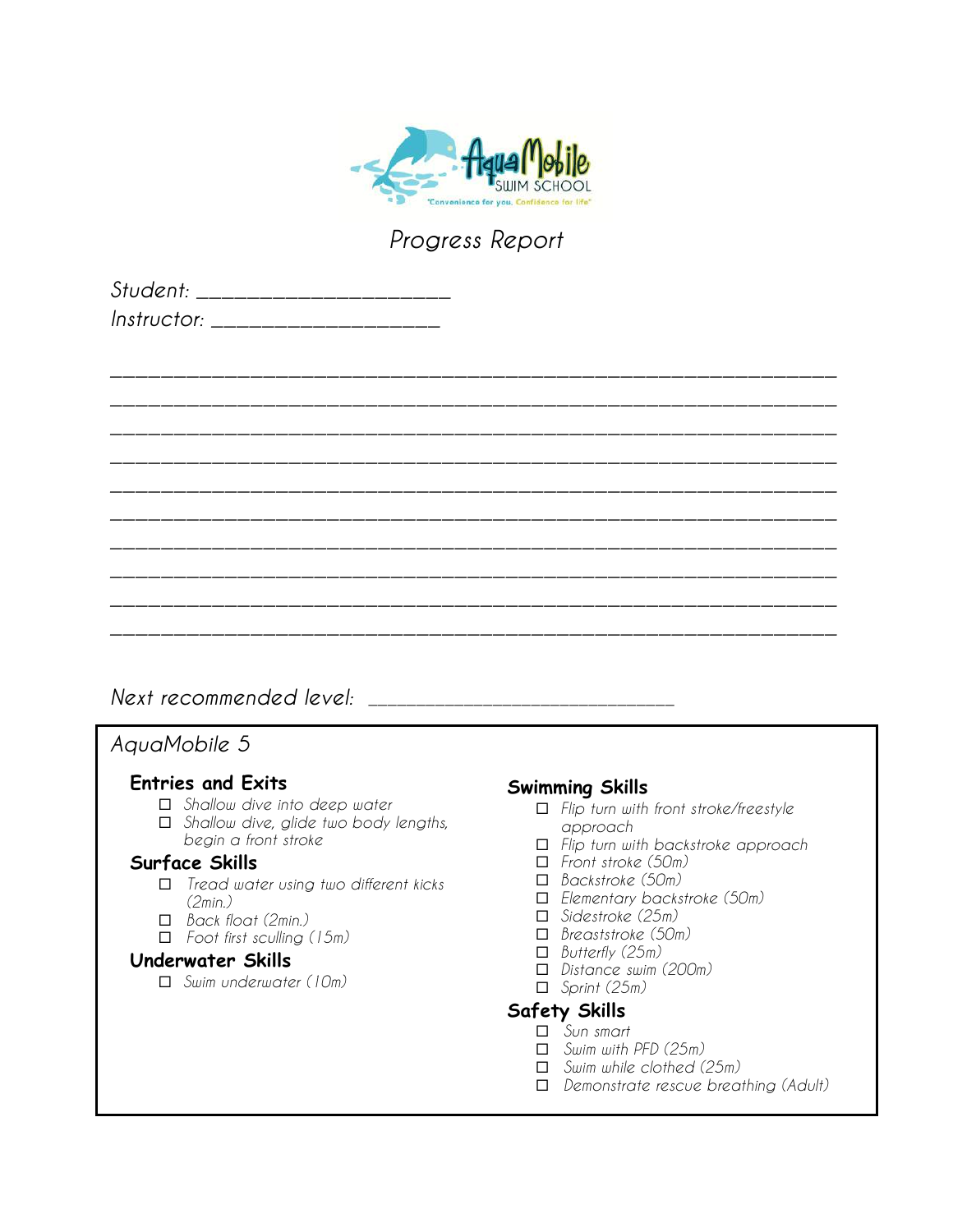

*\_\_\_\_\_\_\_\_\_\_\_\_\_\_\_\_\_\_\_\_\_\_\_\_\_\_\_\_\_\_\_\_\_\_\_\_\_\_\_\_\_\_\_\_\_\_\_\_\_\_\_\_\_\_\_\_\_*

| Student: _____________   |  |
|--------------------------|--|
| Instructor: ____________ |  |

# *\_\_\_\_\_\_\_\_\_\_\_\_\_\_\_\_\_\_\_\_\_\_\_\_\_\_\_\_\_\_\_\_\_\_\_\_\_\_\_\_\_\_\_\_\_\_\_\_\_\_\_\_\_\_\_\_\_ \_\_\_\_\_\_\_\_\_\_\_\_\_\_\_\_\_\_\_\_\_\_\_\_\_\_\_\_\_\_\_\_\_\_\_\_\_\_\_\_\_\_\_\_\_\_\_\_\_\_\_\_\_\_\_\_\_ \_\_\_\_\_\_\_\_\_\_\_\_\_\_\_\_\_\_\_\_\_\_\_\_\_\_\_\_\_\_\_\_\_\_\_\_\_\_\_\_\_\_\_\_\_\_\_\_\_\_\_\_\_\_\_\_\_ \_\_\_\_\_\_\_\_\_\_\_\_\_\_\_\_\_\_\_\_\_\_\_\_\_\_\_\_\_\_\_\_\_\_\_\_\_\_\_\_\_\_\_\_\_\_\_\_\_\_\_\_\_\_\_\_\_ \_\_\_\_\_\_\_\_\_\_\_\_\_\_\_\_\_\_\_\_\_\_\_\_\_\_\_\_\_\_\_\_\_\_\_\_\_\_\_\_\_\_\_\_\_\_\_\_\_\_\_\_\_\_\_\_\_ \_\_\_\_\_\_\_\_\_\_\_\_\_\_\_\_\_\_\_\_\_\_\_\_\_\_\_\_\_\_\_\_\_\_\_\_\_\_\_\_\_\_\_\_\_\_\_\_\_\_\_\_\_\_\_\_\_ \_\_\_\_\_\_\_\_\_\_\_\_\_\_\_\_\_\_\_\_\_\_\_\_\_\_\_\_\_\_\_\_\_\_\_\_\_\_\_\_\_\_\_\_\_\_\_\_\_\_\_\_\_\_\_\_\_ \_\_\_\_\_\_\_\_\_\_\_\_\_\_\_\_\_\_\_\_\_\_\_\_\_\_\_\_\_\_\_\_\_\_\_\_\_\_\_\_\_\_\_\_\_\_\_\_\_\_\_\_\_\_\_\_\_*

# *Next recommended level:*  $\blacksquare$

# *AquaMobile 6*

## **Entries and Exits**

¨ *Surface dive and retrieve object from bottom, swim with object (15m)*

### **Surface Skills**

- ¨ *Eggbeater with weighted object held out of water (30sec.)*
- ¨ *Tread water - legs only (3min.)*
- ¨ *Tub position*
- ¨ *Survival float/dead man's float*

### **Underwater Skills**

- □ *Submerge head*
- ¨ *Exhale through mouth and/or nose (10 times)*
- ¨ *Open eyes underwater*
- ¨ *Retrieve submerged objects with hands from chest deep water*

### **Swimming Skills**

- ¨ *Front stroke (100m)*
- ¨ *Backstroke (100m)*
- ¨ *Elementary backstroke (100m)*
- ¨ *Sidestroke (50m)*

# **Swimming Skills (cont.)**

- ¨ *Breaststroke (100m)*
- ¨ *Butterfly (50m)*
- ¨ *Front stroke open turns*
- ¨ *Backstroke open turns*
- ¨ *Front stroke flip turn*
- ¨ *Backstroke flip turn*
- ¨ *Breaststroke turn*
- ¨ *Butterfly turn*
- ¨ *Head up front stroke (25m)*
- ¨ *Head up breast stroke (25m)*
- ¨ *Sprint (50m)*
- ¨ *Distance swim (300m)*

- ¨ *Wading assist with equipment*
- ¨ *Swim on back holding object*
- □ *Safety rules for open water*
- ¨ *Demonstrate rescue breathing (Infant & Child)*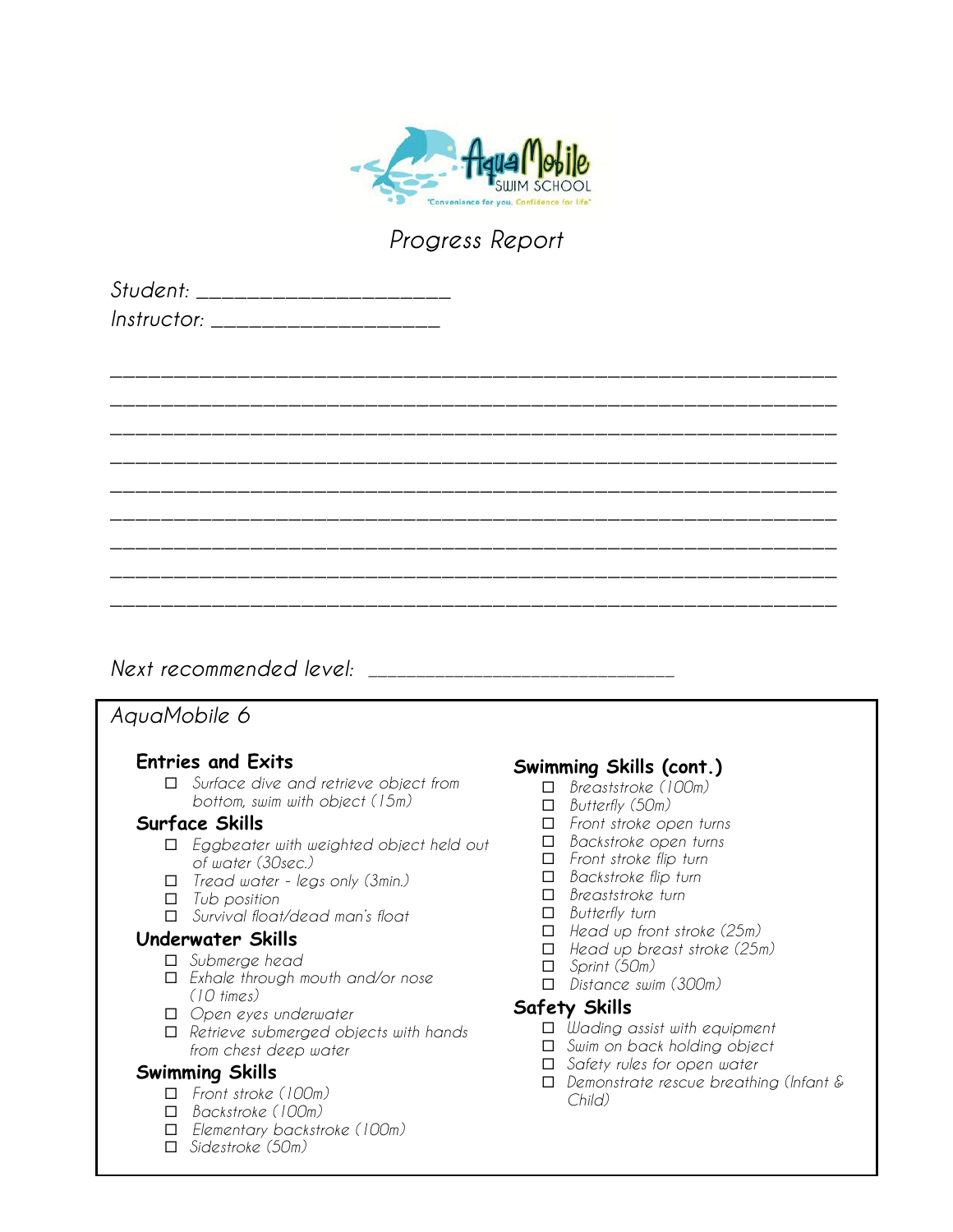

*\_\_\_\_\_\_\_\_\_\_\_\_\_\_\_\_\_\_\_\_\_\_\_\_\_\_\_\_\_\_\_\_\_\_\_\_\_\_\_\_\_\_\_\_\_\_\_\_\_\_\_\_\_\_\_\_\_*

| Student: _____________   |  |
|--------------------------|--|
| Instructor: ____________ |  |

# *\_\_\_\_\_\_\_\_\_\_\_\_\_\_\_\_\_\_\_\_\_\_\_\_\_\_\_\_\_\_\_\_\_\_\_\_\_\_\_\_\_\_\_\_\_\_\_\_\_\_\_\_\_\_\_\_\_ \_\_\_\_\_\_\_\_\_\_\_\_\_\_\_\_\_\_\_\_\_\_\_\_\_\_\_\_\_\_\_\_\_\_\_\_\_\_\_\_\_\_\_\_\_\_\_\_\_\_\_\_\_\_\_\_\_ \_\_\_\_\_\_\_\_\_\_\_\_\_\_\_\_\_\_\_\_\_\_\_\_\_\_\_\_\_\_\_\_\_\_\_\_\_\_\_\_\_\_\_\_\_\_\_\_\_\_\_\_\_\_\_\_\_ \_\_\_\_\_\_\_\_\_\_\_\_\_\_\_\_\_\_\_\_\_\_\_\_\_\_\_\_\_\_\_\_\_\_\_\_\_\_\_\_\_\_\_\_\_\_\_\_\_\_\_\_\_\_\_\_\_ \_\_\_\_\_\_\_\_\_\_\_\_\_\_\_\_\_\_\_\_\_\_\_\_\_\_\_\_\_\_\_\_\_\_\_\_\_\_\_\_\_\_\_\_\_\_\_\_\_\_\_\_\_\_\_\_\_ \_\_\_\_\_\_\_\_\_\_\_\_\_\_\_\_\_\_\_\_\_\_\_\_\_\_\_\_\_\_\_\_\_\_\_\_\_\_\_\_\_\_\_\_\_\_\_\_\_\_\_\_\_\_\_\_\_ \_\_\_\_\_\_\_\_\_\_\_\_\_\_\_\_\_\_\_\_\_\_\_\_\_\_\_\_\_\_\_\_\_\_\_\_\_\_\_\_\_\_\_\_\_\_\_\_\_\_\_\_\_\_\_\_\_ \_\_\_\_\_\_\_\_\_\_\_\_\_\_\_\_\_\_\_\_\_\_\_\_\_\_\_\_\_\_\_\_\_\_\_\_\_\_\_\_\_\_\_\_\_\_\_\_\_\_\_\_\_\_\_\_\_*

# *Next recommended level:*  $\blacksquare$

# *Seal & Pup 1*

## **Entries and Exits**

¨ *Enter water by lifting and walking in* ¨ *Exit water by lifting and walking out*

### **Surface Skills**

- ¨ *Getting wet with toys*
- ¨ *Hold tot on front, eye contact*
- ¨ *Hold tot on back, head and back support*
- ¨ *Front float - assisted*
- ¨ *Back float - assisted*
- ¨ *Participation in songs and games*
- ¨ *Blowing bubbles on surface*
- ¨ *Passing from instructor to parent*
- ¨ *Legs: tickling, splashing, kicking on front and back*
- ¨ *Arms: splashing, reaching, paddling on front and back*

## **Underwater Skills**

- □ *Caregiver encouraging tot to wet face*
- ¨ *Blowing bubbles with mouth and nose submerged (optional)*

### **Swimming Skills**

- ¨ *Front glide - assisted*
- ¨ *Back glide – assisted*

- ¨ *How to call for help*
- ¨ *Importance of knowing first aid and CPR*
- ¨ *Basic water safety rules*
- □ *Sun safety*
- ¨ *Water safety rules around the home*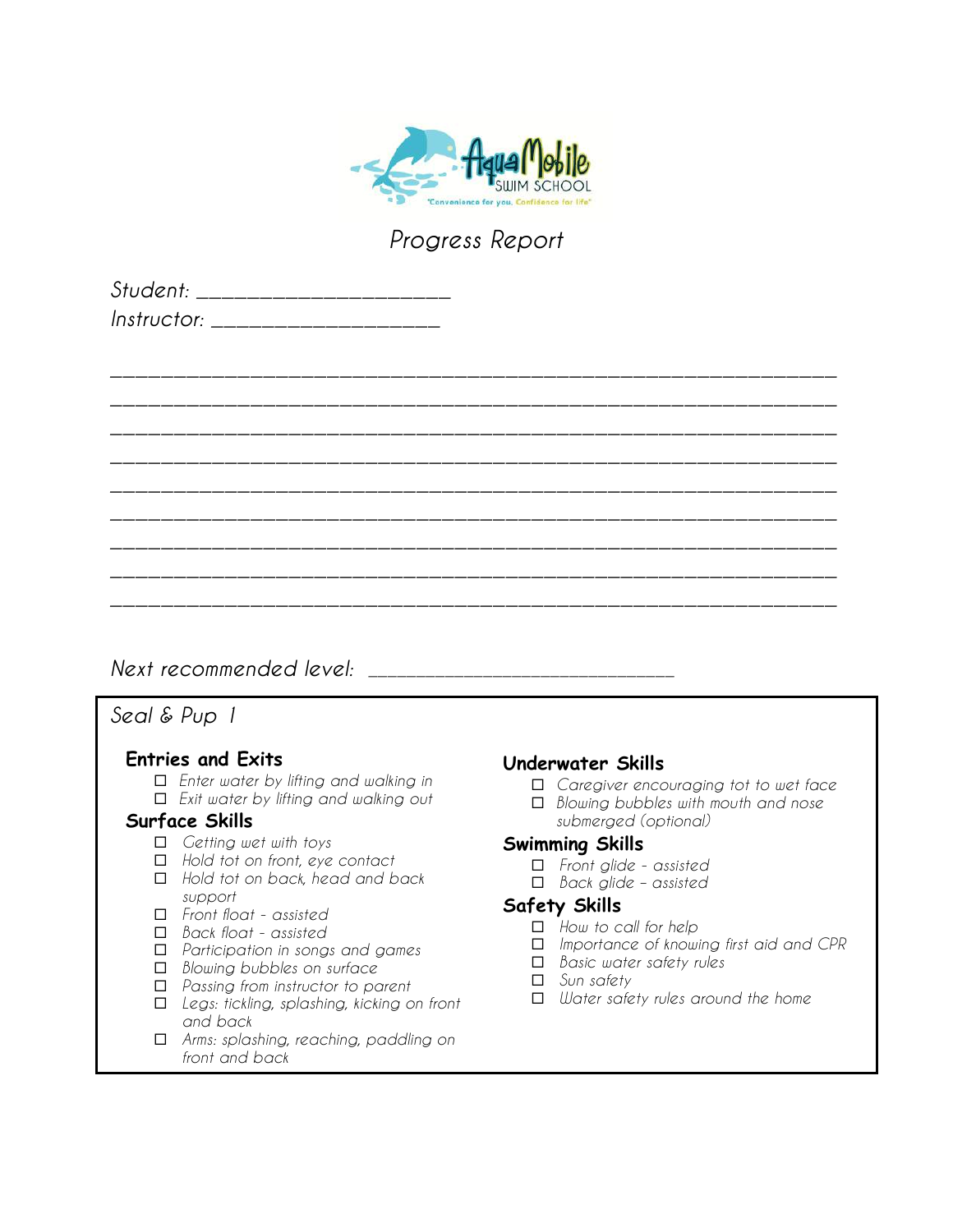

*\_\_\_\_\_\_\_\_\_\_\_\_\_\_\_\_\_\_\_\_\_\_\_\_\_\_\_\_\_\_\_\_\_\_\_\_\_\_\_\_\_\_\_\_\_\_\_\_\_\_\_\_\_\_\_\_\_*

| Student: _____________   |  |
|--------------------------|--|
| Instructor: ____________ |  |

# *\_\_\_\_\_\_\_\_\_\_\_\_\_\_\_\_\_\_\_\_\_\_\_\_\_\_\_\_\_\_\_\_\_\_\_\_\_\_\_\_\_\_\_\_\_\_\_\_\_\_\_\_\_\_\_\_\_ \_\_\_\_\_\_\_\_\_\_\_\_\_\_\_\_\_\_\_\_\_\_\_\_\_\_\_\_\_\_\_\_\_\_\_\_\_\_\_\_\_\_\_\_\_\_\_\_\_\_\_\_\_\_\_\_\_ \_\_\_\_\_\_\_\_\_\_\_\_\_\_\_\_\_\_\_\_\_\_\_\_\_\_\_\_\_\_\_\_\_\_\_\_\_\_\_\_\_\_\_\_\_\_\_\_\_\_\_\_\_\_\_\_\_ \_\_\_\_\_\_\_\_\_\_\_\_\_\_\_\_\_\_\_\_\_\_\_\_\_\_\_\_\_\_\_\_\_\_\_\_\_\_\_\_\_\_\_\_\_\_\_\_\_\_\_\_\_\_\_\_\_ \_\_\_\_\_\_\_\_\_\_\_\_\_\_\_\_\_\_\_\_\_\_\_\_\_\_\_\_\_\_\_\_\_\_\_\_\_\_\_\_\_\_\_\_\_\_\_\_\_\_\_\_\_\_\_\_\_ \_\_\_\_\_\_\_\_\_\_\_\_\_\_\_\_\_\_\_\_\_\_\_\_\_\_\_\_\_\_\_\_\_\_\_\_\_\_\_\_\_\_\_\_\_\_\_\_\_\_\_\_\_\_\_\_\_ \_\_\_\_\_\_\_\_\_\_\_\_\_\_\_\_\_\_\_\_\_\_\_\_\_\_\_\_\_\_\_\_\_\_\_\_\_\_\_\_\_\_\_\_\_\_\_\_\_\_\_\_\_\_\_\_\_ \_\_\_\_\_\_\_\_\_\_\_\_\_\_\_\_\_\_\_\_\_\_\_\_\_\_\_\_\_\_\_\_\_\_\_\_\_\_\_\_\_\_\_\_\_\_\_\_\_\_\_\_\_\_\_\_\_*

# *Next recommended level:*  $\blacksquare$

# *Seal & Pup 2*

### **Entries and Exits**

- ¨ *Entry from seated position*
- ¨ *Jump entry - assisted*
- ¨ *Entry from seated position wearing PFD and return*
- ¨ *Exit the water using side of pool and ladder*

## **Surface Skills**

- ¨ *Roll from front to back*
- ¨ *Roll from back to front*
- ¨ *Passing from instructor to parent*
- ¨ *Front float - assisted*
- ¨ *Back float - assisted*
- ¨ *Participation in songs and games*

### **Underwater Skills**

- ¨ *Submerge mouth, nose and eyes*
- □ *Blowing bubbles on and in water*
- ¨ *Underwater passes (optional)*
- ¨ *Attempt to open eyes underwater*
- ¨ *Attempt to recover object from bottom of pool or steps*

# **Swimming Skills**

- ¨ *Front glide - assisted*
- ¨ *Back glide - assisted*
- ¨ *Kicking on front - assisted*
- ¨ *Kicking on back - assisted*
- □ *Combined arm and leg actions on front*
- ¨ *Combined arm and leg actions on back*

- ¨ *Basic water safety rules review*
- □ *Sun safety*
- ¨ *Recognizing lifeguards*
- ¨ *Wearing a PFD in the water*
- ¨ *Reaching assists*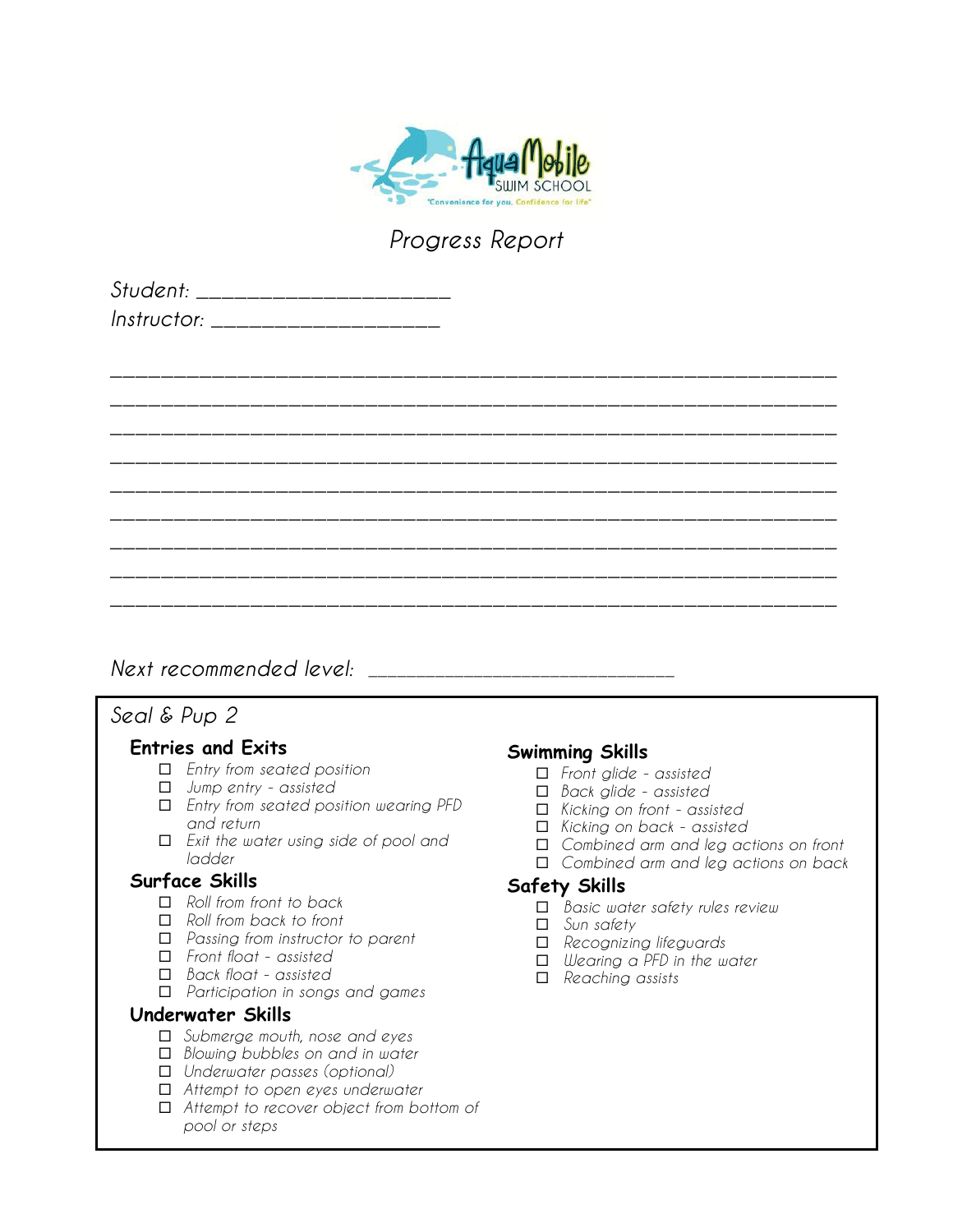

| Student: _____________          |  |
|---------------------------------|--|
| <i>Instructor:</i> ____________ |  |

|        |  |  | _______       |
|--------|--|--|---------------|
|        |  |  |               |
|        |  |  | ________      |
|        |  |  |               |
|        |  |  | __________    |
|        |  |  | _____________ |
|        |  |  | ______        |
|        |  |  | _______       |
| ______ |  |  | _______       |
|        |  |  |               |
|        |  |  |               |

*Next recommended level: \_\_\_\_\_\_\_\_\_\_\_\_\_\_\_\_\_\_\_\_\_\_\_\_\_\_\_\_\_\_\_\_*

## *Seahorse*

## **Entries and Exits**

¨ *Jump into shallow water - assisted* ¨ *Enter and exit shallow water*

### **Surface Skills**

- ¨ *Front float - assisted (3-5 sec.)*
- ¨ *Back float - assisted (3-5 sec.)*

### **Underwater Skills**

- ¨ *Rhythmic breathing (bobs) (3 times)*
- □ *Open eyes underwater*

### **Swimming Skills**

- ¨ *Front glide - assisted (3-5m)*
- ¨ *Back glide - assisted (3-5m)*
- ¨ *Swim with buoyant object (5 sec.)*
- ¨ *Kicking on front - assisted (3-5 sec.)*
- ¨ *Kicking on back - assisted (3-5 sec.)*

- ¨ *Basic water safety rules review*
- ¨ *Recognizing lifeguards*
- ¨ *Wearing a PFD in the water*
- □ *Sun safety*
- ¨ *Recognizing an emergency*
- □ *How to call for help*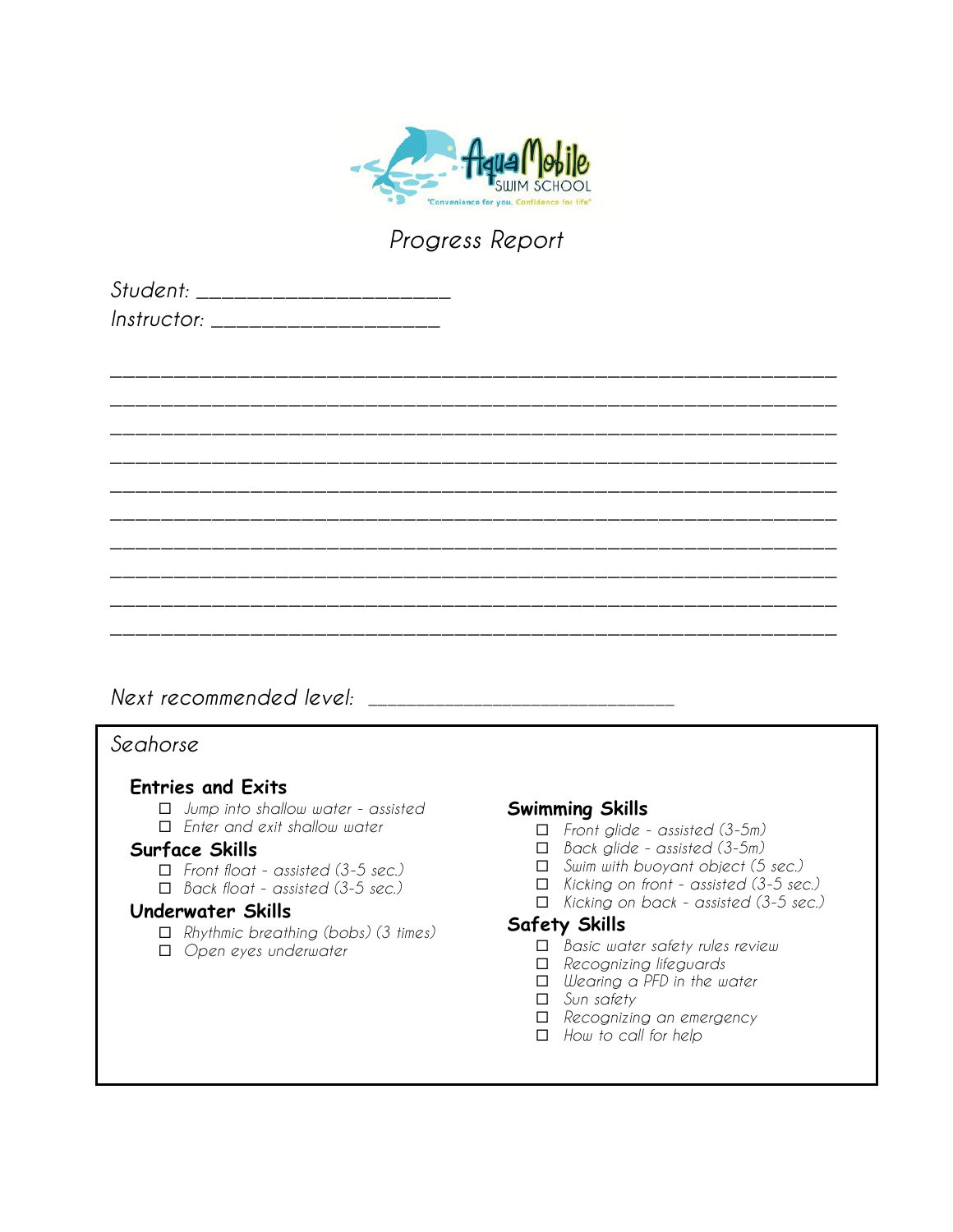

| Student: _____________          |  |
|---------------------------------|--|
| <i>Instructor:</i> ____________ |  |

|  |  | ________ |
|--|--|----------|
|  |  | _______  |
|  |  |          |
|  |  |          |
|  |  |          |
|  |  |          |
|  |  | ______   |
|  |  |          |
|  |  |          |

# *Next recommended level: \_\_\_\_\_\_\_\_\_\_\_\_\_\_\_\_\_\_\_\_\_\_\_\_\_\_\_\_\_\_\_\_*

### **Entries and Exits**

- ¨ *Jump into shallow water - unassisted*
- ¨ *Enter and exit shallow water - unassisted*

#### **Surface Skills**

- ¨ *Front float with an aid*
- ¨ *Back float with an aid*
- ¨ *Roll from back to front - assisted*
- ¨ *Roll from front to back - assisted*
- ¨ *Treading water with arm and hand actions - assisted*

### **Underwater Skills**

- ¨ *Rhythmic breathing (bobs) (5 times)*
- ¨ *Open eyes underwater and retrieve submerged object*

# *Clownfish*

### **Swimming Skills**

- ¨ *Change direction in shallow water assisted*
- ¨ *Front glide - assisted (5m)*
- ¨ *Back glide - assisted (5m)*
- ¨ *Kicking on front with aid (5m)*
- ¨ *Kicking on back with aid (5m)*
- ¨ *Alternating and simultaneous arm actions on front*
- ¨ *Alternating and simultaneous arm actions on back*

- ¨ *Float wearing PFD - unassisted*
- □ *Recognizing an emergency*
- □ *How to call for help*
- ¨ *Stop, Look, Ask!*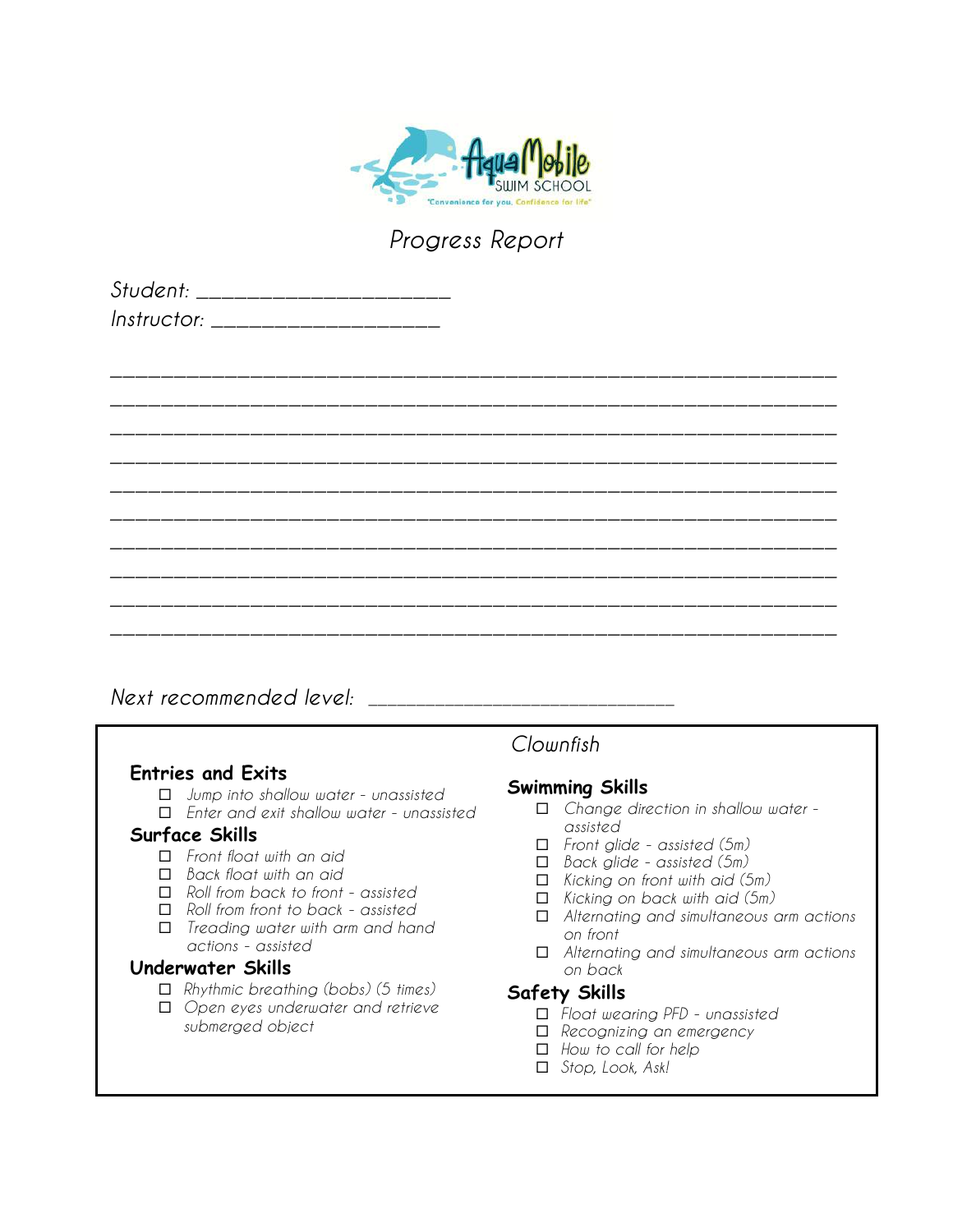

| Student: _____________          |  |
|---------------------------------|--|
| <i>Instructor:</i> ____________ |  |

|  |  | ______ |
|--|--|--------|
|  |  |        |
|  |  | ______ |
|  |  | ______ |
|  |  |        |
|  |  |        |
|  |  |        |
|  |  | ______ |
|  |  |        |

*Next recommended level: \_\_\_\_\_\_\_\_\_\_\_\_\_\_\_\_\_\_\_\_\_\_\_\_\_\_\_\_\_\_\_\_*

*Dolphin*

## **Entries and Exits**

¨ *Jump into deep water - assisted*

### **Surface Skills**

- ¨ *Tread water using arm and leg actions*
- ¨ *Front float (5 sec.)*
- ¨ *Back float (5 sec.)*
- ¨ *Roll from back to front*
- ¨ *Roll from front to back*

### **Underwater Skills**

- ¨ *Rhythmic breathing (bobs) (10 times)*
- ¨ *Open eyes underwater and retrieve submerged object*

## **Swimming Skills**

- ¨ *Combined arm and leg actions on front and back*
- ¨ *Front glide (3-5m)*
- ¨ *Back glide (3-5m)*
- ¨ *Kicking on front (3m)*
- ¨ *Kicking on back (3m)*
- □ *Change direction in shallow water*
- ¨ *Side glide (3m)*
- ¨ *Front glide to Side glide (5m)*
- ¨ *Distance swim (5m)*

- ¨ *Recognizing an emergency*
- ¨ *How to call for help*
- ¨ *Stop, Look, Ask!*